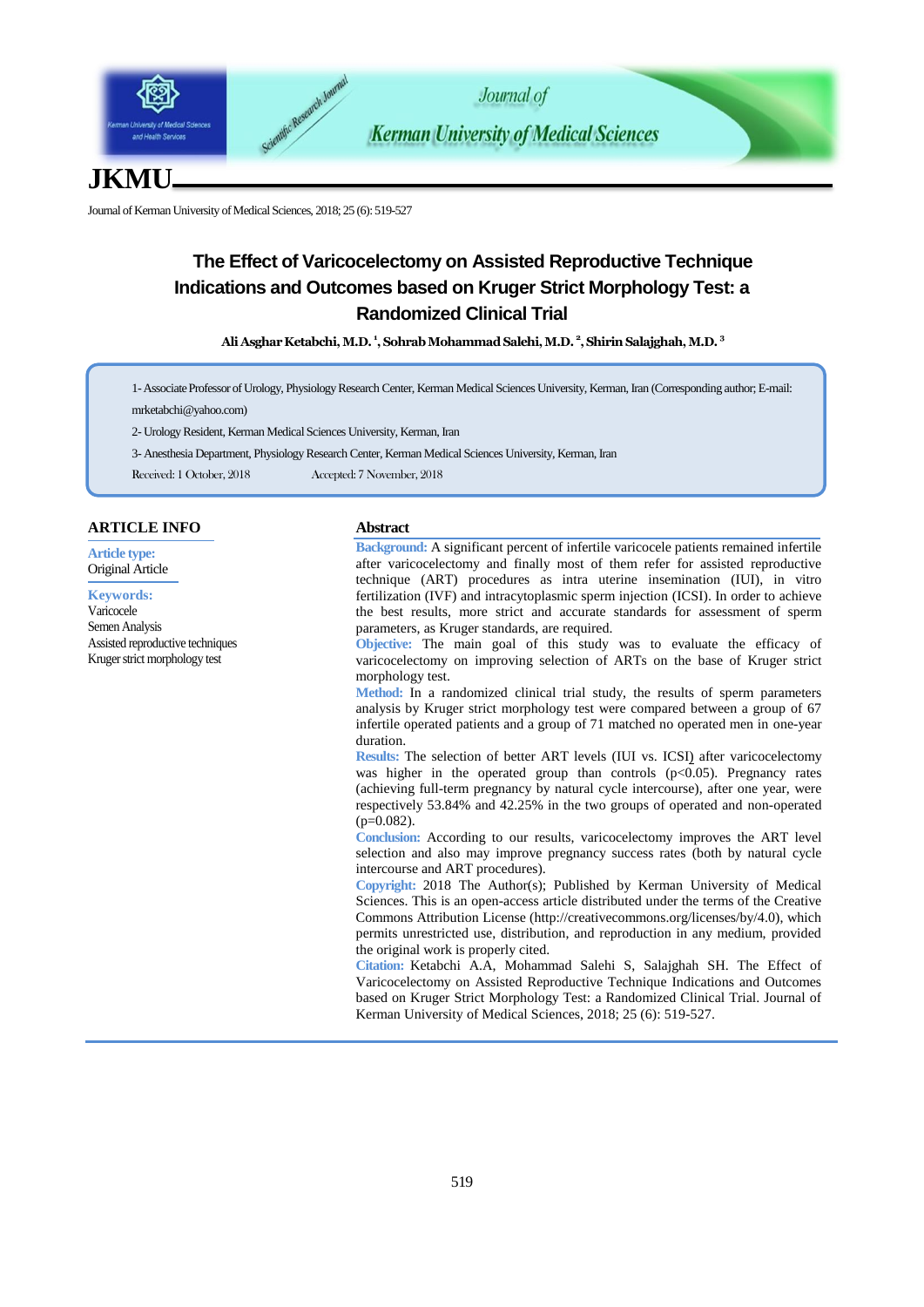#### **Introduction**

Varicocele is an abnormal dilatation of the pampiniform venous plexus and occurs secondary to retrograde flow via the internal spermatic vein, due to incompetent or absent valves (1). Most Varicoceles are developed on the left side because the left testicular vein is longer than the right internal spermatic vein and also enters the left renal vein at a right angle. In addition, sometimes the "nutcracker phenomenon" has been observed in left varicoceles. The left renal vein is located between the descending aorta and the superior mesenteric artery. This increases left testicular vein pressure by compressing the renal vein. Varicoceles occur with an incidence of 15% in adolescent males and 10–15% in adult men and overall, it is present between 4.4% - 22.6% in the general male population (1-3). About 35%– 40% of men seeking infertility treatment are affected (4). Physical examination is the base of diagnosing varicoceles, but the introduction of ultrasound and radiographic diagnostic methods has been resulted in improved detection and further characterization of varicoceles (5). In most studies performed in recent decades, an association between the presence of varicocele and semen parameter abnormalities in infertile men has been observed (6, 7). MacLeod, in 1965, for the first time, observed that the majority of infertile men with clinical varicocele had lower sperm count, decreased motility, and more frequent abnormal sperm morphologies in their semen analysis compared to fertile men (8). According to World Health Organization (WHO), the prevalence of varicocele is 25. 4% among infertile men with abnormal semen; this report noted that varicocele is accompanied

with decreased testicular volume, lower indices of sperm function and reduced Leydig cell function. Moreover, clinical varicoceles affect epididymal functions and might also disturb vas deferens mobility (9-11).

Although, today, varicocelectomy is widely used as a treatment for male infertility, there are some studies on infertile men with and without varicocele that have not shown any significant difference between sperm parameters, such as count, motility, and shape; so, the efficacy of varicocelectomy has been still debated for about 50 years. (12-14). The ultimate goal of varicocelectomy is increasing pregnancy rate and enhancing the couple's fertility potential through improving sperm quality or prevention of further testicular function decline (15). Apart from the basic known pathogenesis of varicocele, due to non-uniform risk factors among patients, as genetic factors, antioxidants effects, individual physical conditions, environmental effects and many other known and unknown factors, varicocele has multi-factorial pathogenesis (16). It seems that the multiplicity of these factors makes the outcome of the varicocelectomy unpredictable and even leads to poor results; therefore, accurate diagnosis and deletion of the involved factors can improve the operation results. On the other hand, a great portion of varicocele patients remain infertile after the operation and inevitably refer for assisted reproductive technique (ART) processes. It is natural that higher qualities of semen parameters causes better results in ARTs (17). At present, the suggested indications for ARTs include decreased semen quality and some female infertility causes such as cervical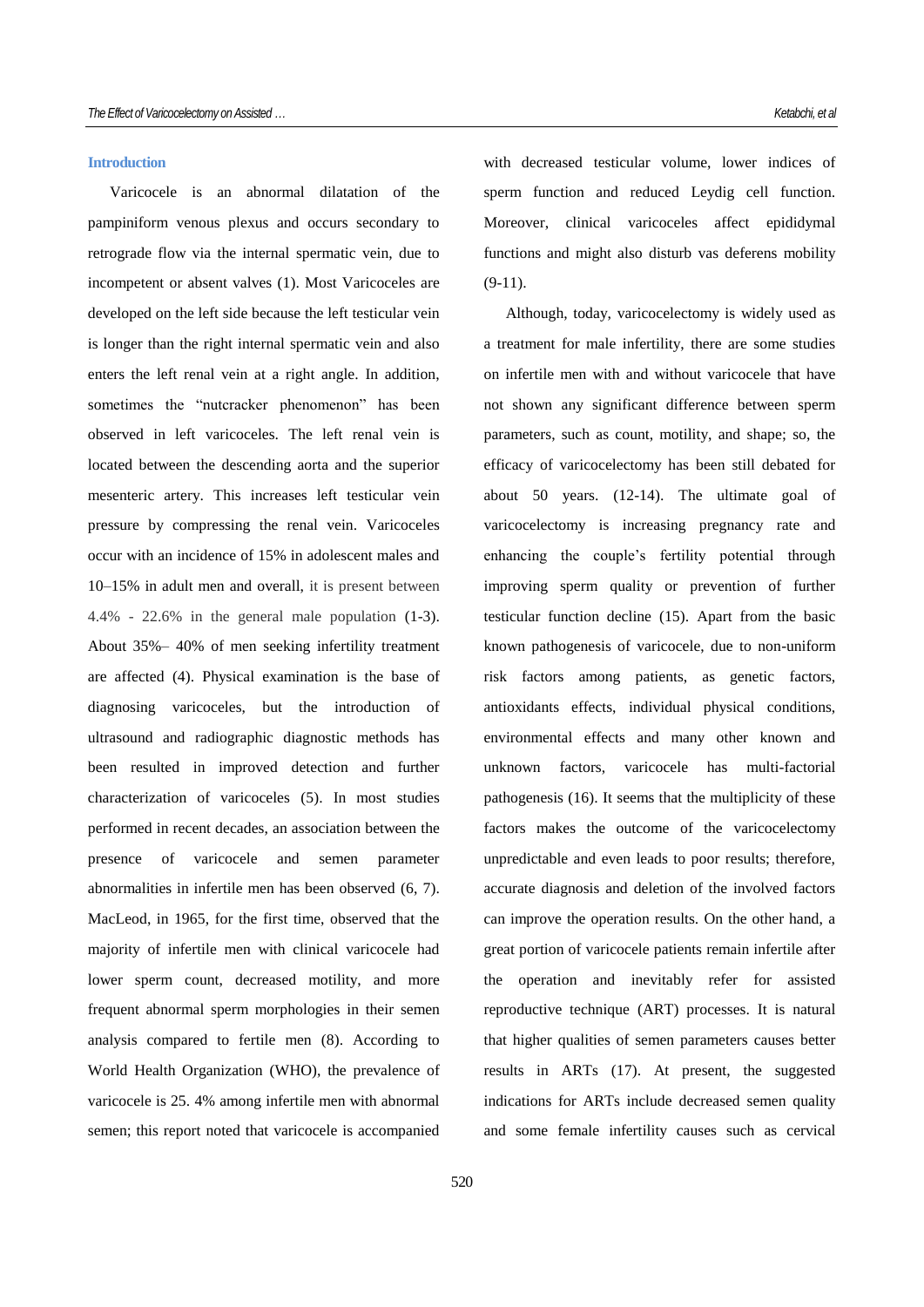factors, unexplained infertility, the role of anti-sperm antibodies and ejaculatory abnormalities.In the absence of female factors, the selection of intrauterine insemination (IUI) versus intracytoplasmic sperm injection (ICSI), as the best ART, is usually done according to semen parameter qualities (18). The best and most simple type of ARTs is IUI, that has been used since 1921 and was explained by Dickinson on the  $45<sup>th</sup>$ Annual Meeting of the American Gynecological Society in Chicago (19) and then, rapid developments, like introduction of in vitro fertilization (IVF) and ICSI, occurred in this field (19). IUI is the primary step of ART and compared to other steps, it has less cost and complications such as surgical risks associated with egg removal and risks of embryonic abnormalities following IVF, ICSI or egg donation. In opposite, ICSI procedure is more time consuming for ART staffs and imposes extra expense on the infertile couple. Also, recent studies have not shown the superiority of ICSI to conventional IVF in terms of embryo quality or clinical pregnancy rate (20, 21). Therefore, in order to achieve better results in varicocelectomy and even in the choice of ART procedures, it is necessary to recognize and treat the known effective co-factors in the improvement of sperm parameters and natural pregnancy. Modification of the mentioned co-factors will also be effective in the results of varicocelectomy. Our aim in this study was to achieve predictable points of the selection criteria according to Kruger strict morphology test by investigating varicocelectomy effects on semen parameters to identify ART categories between the two groups of varicocelectomy patients and no operated patients.

#### **Material and Methods**

In this randomized clinical trial, 255 infertile clinical varicocele patients (left side with at least one main semen parameter abnormality except isolated teratozoospermia), whose spouses were 35 years old or younger) were selected. Patients with bilateral varicoceles, recurrent varicoceles, operation complication (large hydroceles, testis atrophy, or those with history of risk factors such as addiction, exposure to cytotoxic agents, using hormonal medicine and having hyper-thermal job environments) were excluded. After obtaining informed consent, they were randomly (by Random allocation rule) divided into the experimental group (underwent sub inguinal microscopical varicocelectomy) and control group (did not undergo any treatment).The diagnosis of their disease was performed, initially, by clinical examination (in a private warm room at standing position with and without Valsalva maneuver) and confirmed by color Doppler ultrasound (if necessary). Prior to the intervention, two semen analyses, with two weeks interval, were done for both groups and results were recorded according to the 5<sup>th</sup> edition of WHO standards. Then, subjects in the experimental group were operated through sub inguinal approach with magnification by one surgeon (the author), The patients and their semen tests were evaluated in 3, 6 and 12 post- operative months according to ARTs selection criteria by Kruger strict morphology test (>15 Million sperms/ml for IUI, 514 Million sperms/ml for IVF and <04 Million sperms /ml for ICSI with ≥4% normal morphology and progressive motility) ( 17).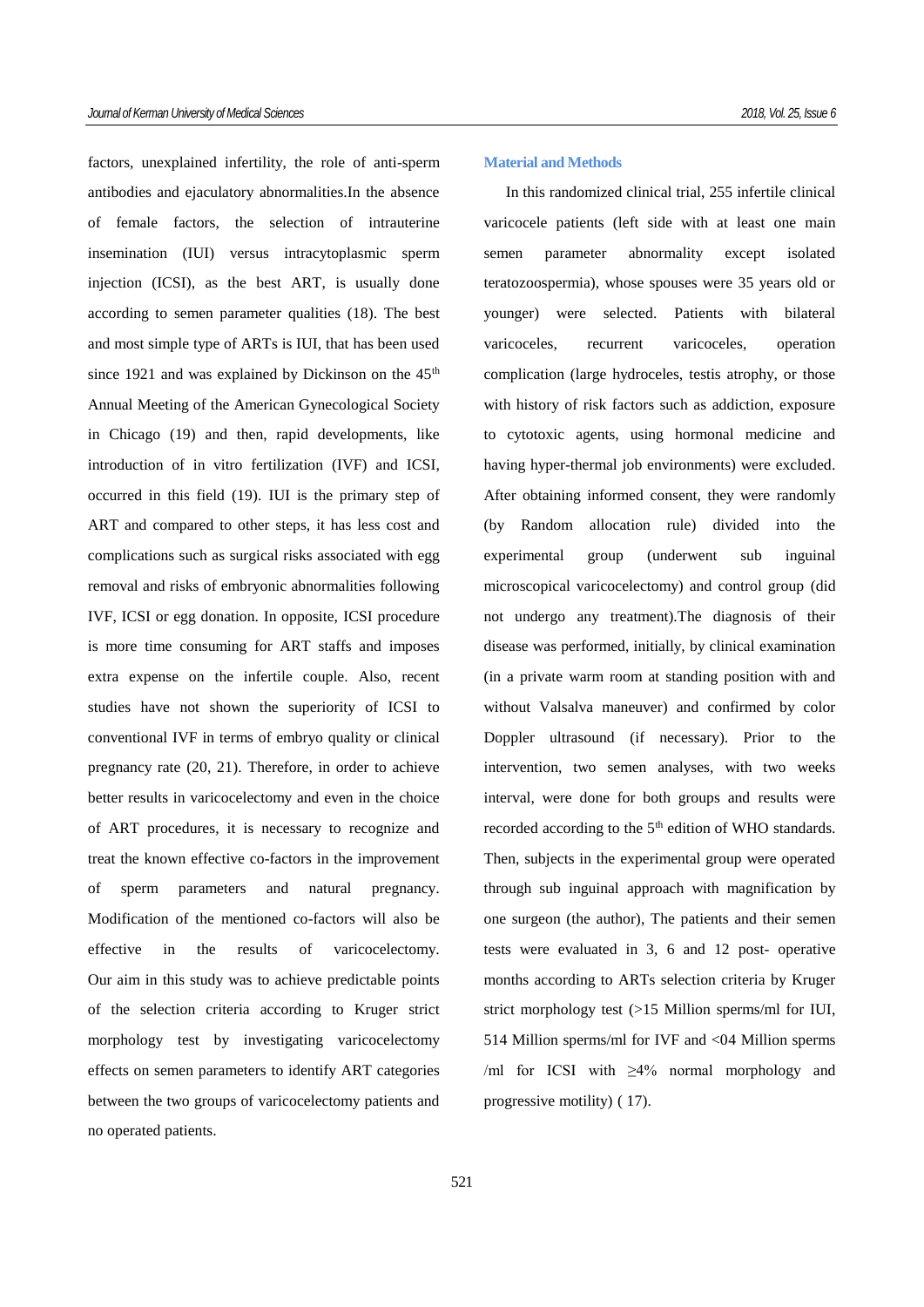#### **Ethical registration**

This study had been approved by the Ethics Committee of Physiology Research Center, Kerman University of Medical Sciences (Ref. number: IR. Kmu. REC. 1396. 03). All participants signed an informed consent for participation in this study. (Registration ID in IRCT: IRCT201611091981N7)

#### **Statistical analysis**

The results of semen parameters, complications, and pregnancy rates were analyzed through using SPSS-19 software and presented as percent and mean±SD, before and after the varicocelectomy. Mann–Whitney rank sum test and  $\chi$ 2 test were used for comparison of two groups and p<0.05 was considered as statistically significant level.

### **Results**

From a large cohort study on 523 consecutive male factor infertility referrers, we identified 255 men with clinical varicocele (186 ones (72.95%) grade III and 69 ones (27.05%) grade II, with matched grade ratio between the two groups) and abnormal sperm analysis. Finally, 136 men were selected and divided into the varicocelectomy or experimental group with 65 patients (47.79%) and non-operation or control group with 71 patients (52.21%). Mean age of subjects was  $24\pm3.7$ years in the varicocelectomy group and 26±2.8 years in the control group. The distribution of varicocele grades was not significantly different between the two groups. The pregnancy outcome and sperm analysis data according to the selected ARTs were determined before and one year after the study in both groups. In the experimental group, there were significant differences in sperm parameters before and after the study (Table 1&2), but pregnancy rate did not show significant difference. Sperm parameters analysis, after one year, according to the selected ARTs criteria have been presented for the experimental and control groups in table 3.

|  | Table 1. Comparison of sperm analysis in the varicocelectomy group before and 3-12 months after the operation |  |  |
|--|---------------------------------------------------------------------------------------------------------------|--|--|
|  |                                                                                                               |  |  |

|               |              | varicocelectomy Group Sperm count (* 10 <sup>6</sup> ) Progressive motility % Normal morphology % |             |
|---------------|--------------|---------------------------------------------------------------------------------------------------|-------------|
| After         | $37+2.6$     | $45 + 4.7$                                                                                        | $24\pm 5.6$ |
| <b>Before</b> | $18 \pm 6.2$ | $10+3.2$                                                                                          | $5 + 4.4$   |
| P-value       | $<\!\!0.05$  | < 0.05                                                                                            | < 0.05      |

Data presented as mean±SD.Mann–Whitney and t-test, p-value <0. 05: significant

**Table 2.** Comparison of sperm analysis in both groups after 3 months

| <b>Groups</b>   | Sperm count $(* 106)$ | <b>Progressive motility%</b> | Normal morphology% |
|-----------------|-----------------------|------------------------------|--------------------|
| varicocelectomy | $37+2.6$              | $45 + 4.7$                   | $24\pm 5.6$        |
| Control         | $15 + 5.5$            | $12 + 3.2$                   | $7 + 2.2$          |
| <b>P-value</b>  | < 0.05                | < 0.05                       | < 0.05             |

Data presented as mean±SD.

Mann–Whitney and t-test, p-value<0. 05: significant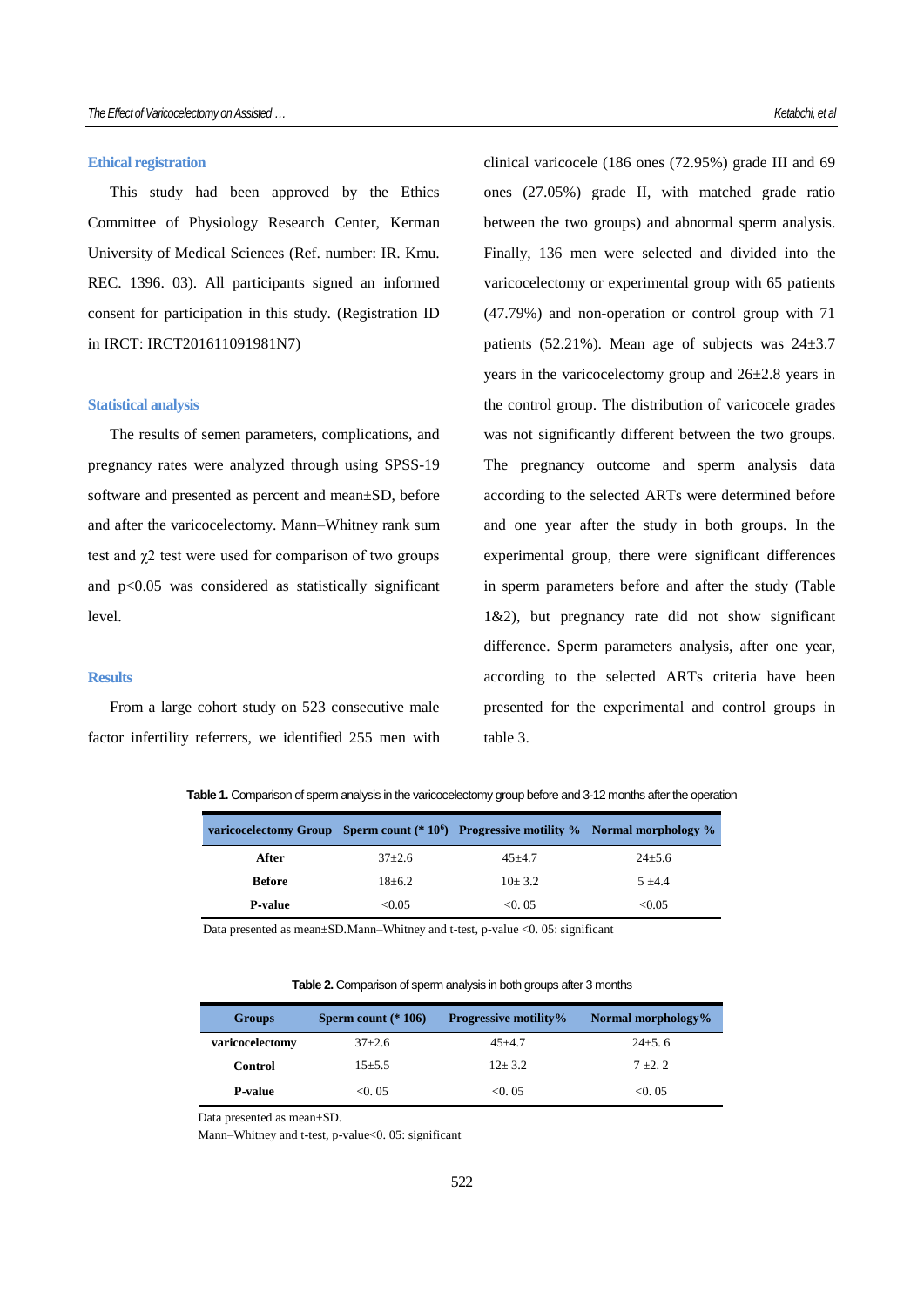| <b>Groups</b>   | $IUI$ (15< Million/ml) | $IVF$ (5-14 Million/ml) | <b>ICSI</b> (4-0 Million/ml) |
|-----------------|------------------------|-------------------------|------------------------------|
| varicocelectomy | 30 (46.15%)            | 11 (16.92%)             | 24 (36.92%)                  |
| control         | 10 (14.08%)            | 15 (21.12%)             | 46 (64.78%)                  |
| <b>P-value</b>  | < 0.001                | $P = 244$               | < 0.05                       |

**Table 3.** Comparison of sperm analysis in both groups after one year according to the selected ART

Data presented as number (percent).

Mann–Whitney test, value <0. 05 significant



**Figure 1.** Flow Diagram of pregnancy rate comparison between varicocelectomy and watch full groups

#### **Discussion**

The human semen is declining in quantity and quality; although it may be attributed to changes in the population and be defined as normal, semen tests might explain these changes (22). The important change in what is considered normal is the morphology of sperms. In fact, earlier editions of WHO criteria expected a higher percent for a sample to be called normal. WHO criteria have been changed from 80.5% cut off or greater as normal for ejaculate in the1980 ed. to at least 4% in the 2010 ed. (18).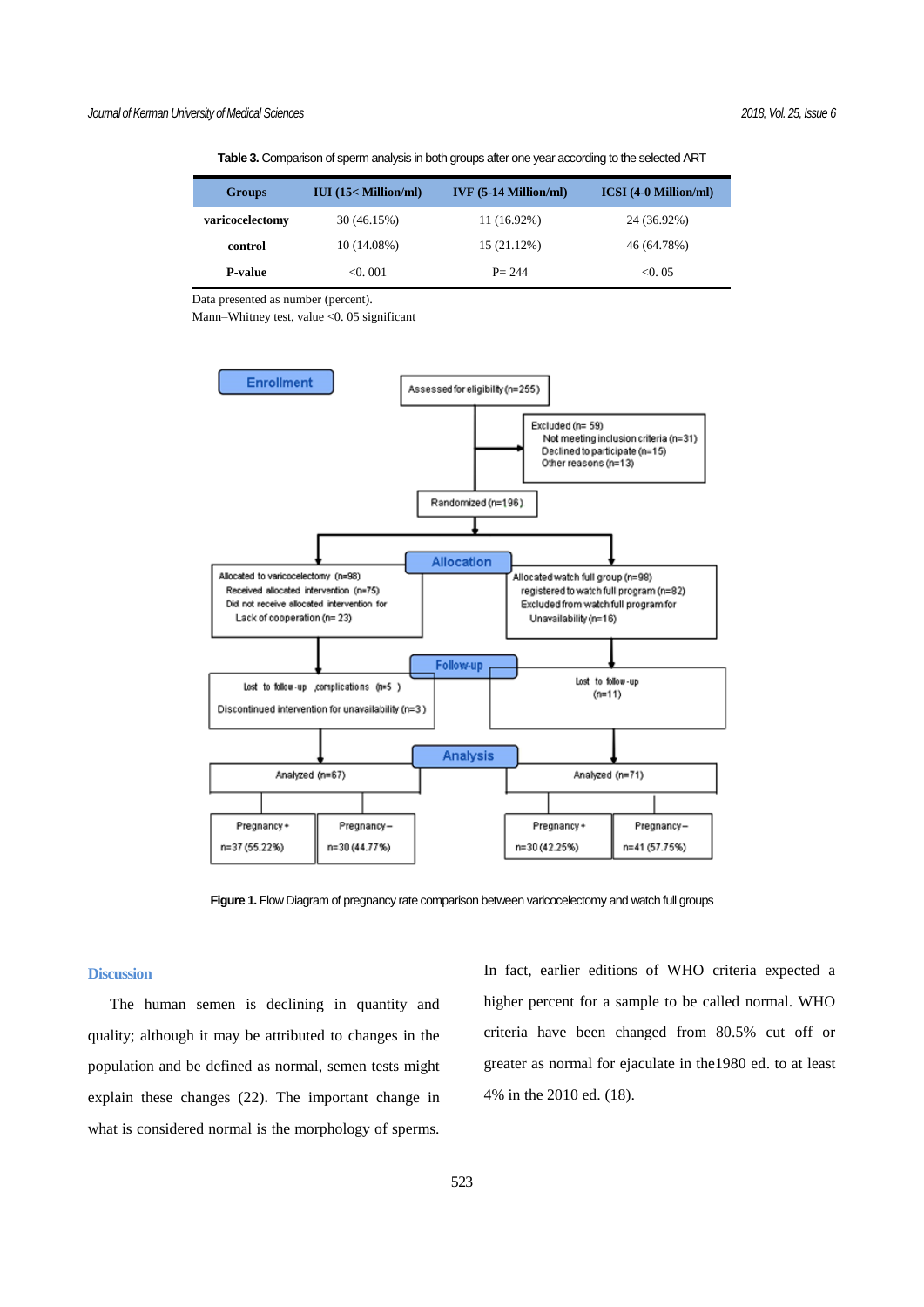In fact, the 4% cut-off is the result of scientific and serious research of TF Kruger and R Menkeveld at Tygerberg Hospital in South Africa (20). The scientific validity of this ranking is based on the exact observation of the standard sperm morphology that conforms to the sperm of men who have been pregnant his wives for less than a year. So, it is necessary to reassess alternative treatments in infertility fields and their predictive roles in outcomes according to natural changes and strict measures and also it seems that sperm shape may correlate with a man's fertility potential, but in some studies it has been shown that it only correlates with the ability of sperm to penetrate and fertilize eggs in the setting of IVF (18).

Now, the best option after varicocelectomy is ART for the treatment of infertile men with clinical varicocele, especially if their spouses are older than 35 years old (23).

According to the mentioned points, among all semen parameters, the strict morphology is now known to be of strong prognostic value; therefore, in this controlled study, we have tried to find the real place of ARTs in the treatment of infertile varicocele patients by applying strict morphology testes of Kruger (24).

In our study, the natural pregnancy rate after one year was 42.25% in the control group and 53.84% after varicocele repair, with an odds ratio of 1.5944 (95% CI: from  $0.8094 - 3.1406$ ,  $p=0.455$ ). In Abdel-Meguid et al. randomized study on 145 men with clinical varicoceles, after microsurgical varicocelectomy, the natural pregnancy rate was 32. 9% in the operated group vs. 13. 9% observed arm (in flow chart) (25). The natural course of fertility in our patients are not different significantly than observation alone. Many factors may affect pregnancy rates after varicocele repair including the quality of sperm parameters before the treatment, patient characteristics, age of patient's wife, and also the repair duration. Therefore, our results may be due to different factors such as short duration of this study, sample size, follow-up duration, or even our patient selection methods (26), but finally, by applying Kruger strict morphology tests on patients' semen in the varicocelectomy group and the control group, sperm morphology indices were improved for selection of ARTs stages. This finding was similar to the results of some other studies such as Yusuf Kibar et al (27).

The rates of IUI and IVF selections, both were significantly higher in the operated group compared to the control group. In addition significant improvement in sperm morphology and the improvement of other main semen variables (sperm concentration and motility) not only maximize the couple's fertility potential for natural pregnancy, but also it qualified the chance of better ARTs results, that was compatible with the results of Esteves et al study. They compared intracytoplasmic sperm injection results between a group of 80 prior varicocele repaired patients and a group of 162 untreated varicoceles. The live birth rate was higher in the couples who had varicocele repair compared to the untreated group (46.2% vs. 31.4%, p=0.03) (28). Today, there is still debate and controversy about the effect of varicocelectomy on the natural course of fertility (29). Some studies have shown that varicocelectomy causes a significant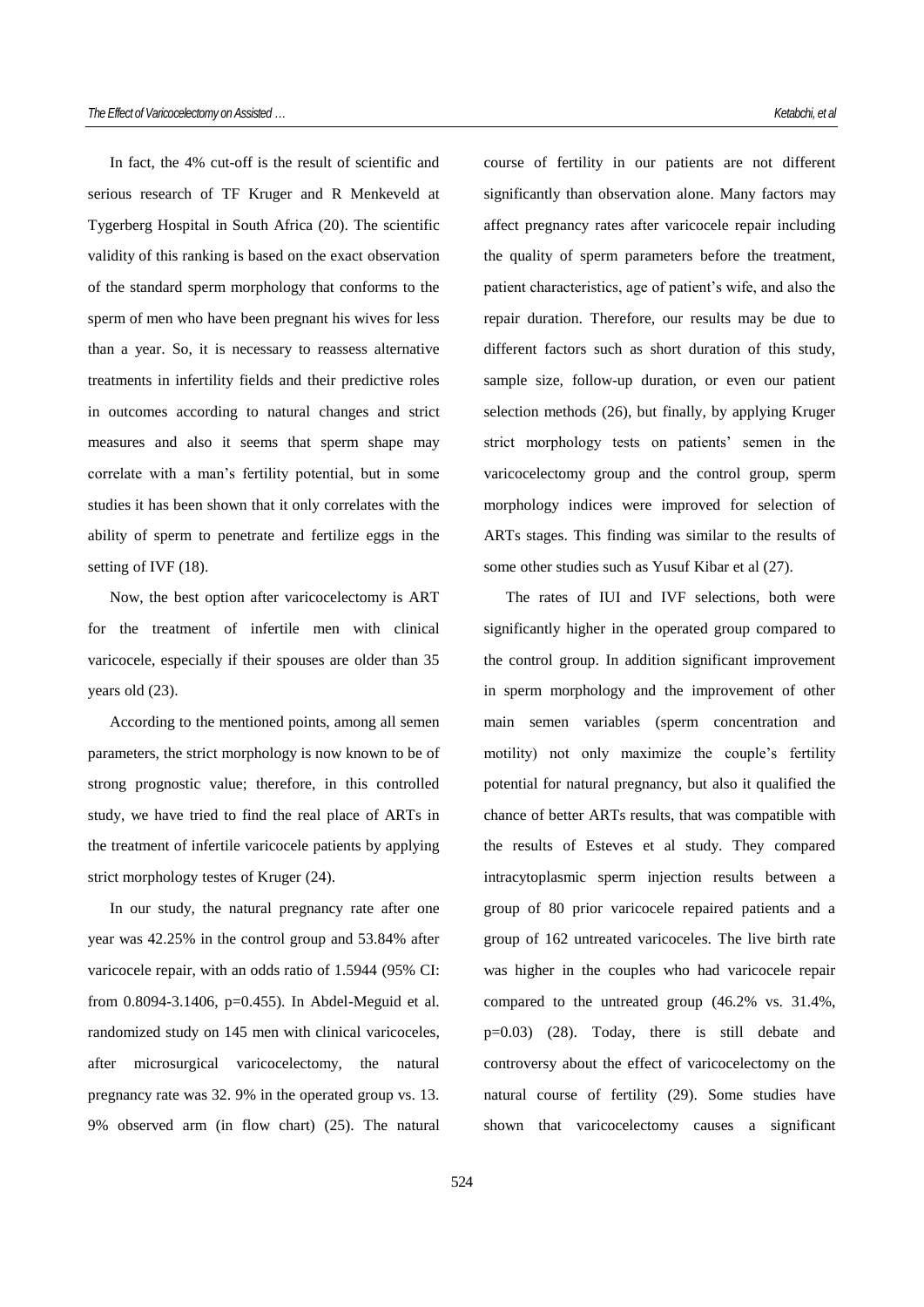improvement in semen parameters which is in line with the results of our study (30). While the others suggested that these positive changes in semen variables might be due to time lapse and spontaneous disappearing of some affecting risk factors, as in our study, that we recommended both groups to avoid some known risk factors.

The use of ARTs is the final and best way for all couples that have fertility problems especially those with male factors. Unfortunately, the success rate of ARTs is not high and in addition these processes have often major complications and are relatively expensive as the stage changes from IUI to ICSI. Besides these problems, sperm indices have significant roles and the better semen parameters require lower ARTs stages (from ICSI to IUI). On the other hand, immediate ART treatment for these patients is more expensive than varicocelectomy (31)

Schlegel in 1997 denied the cost per successful that primary treatment with varicocelectomy was the more cost-effective approach, rather than sperm retrieval/ICSI. In a report in USA The mean cost of delivery with ICSI to be \$89,091 (95% CI, \$78,720 to

# **References**

- 1. Belay RE, Huang GO, Shen JK, Ko EY. Diagnosis of clinical and subclinical varicocele: how has it evolved? Asian J Androl 2016; 18 (2):182-5.
- 2. Kimura M, Nagao K. Role of varicocele repair for male infertility in the era of assisted reproductive technologies. Reprod Med Biol 2014; 13 (4):185- 92.

\$99,462), whereas the cost per successful delivery after varicocele repair was \$26,268 (95% CI, \$19,138 to \$44,646). Also, the benefit of varicocelectomy vs. ART procedures that are temporary and per request, is permanent (31,32). So, before the choice of ART types, it is recommended to qualify the semen parameters if possible.

### **Conclusion**

As we showed in this study, the repair of varicoceles can be useful at least in unsuccessful varicocele repaired cases that refer for ARTs. It helps in selecting better stage or less invasive modalities of ARTs that are more cost benefit and lead to better results.

#### **Acknowledgments**

The author wishes to thank Urology Department personnel for their kind cooperation.

#### **Conflict of interest**

There is no conflict of interest**.**

- 3. Ketabchi AA, Salajegheh S. The effects of acupuncture treatment in infertile patients with clinical varicocele. Nephro-Urology Monthly 2018; 10 (6):e65451.
- 4. Masson P, Brannigan RE. The varicocele. Urol Clin North Am 2014; 41 (1):129-44.
- 5. Pauroso S, Di Leo N, Fulle I, Di Segni M, Alessi S, Maggini E. Varicocele: ultrasonographic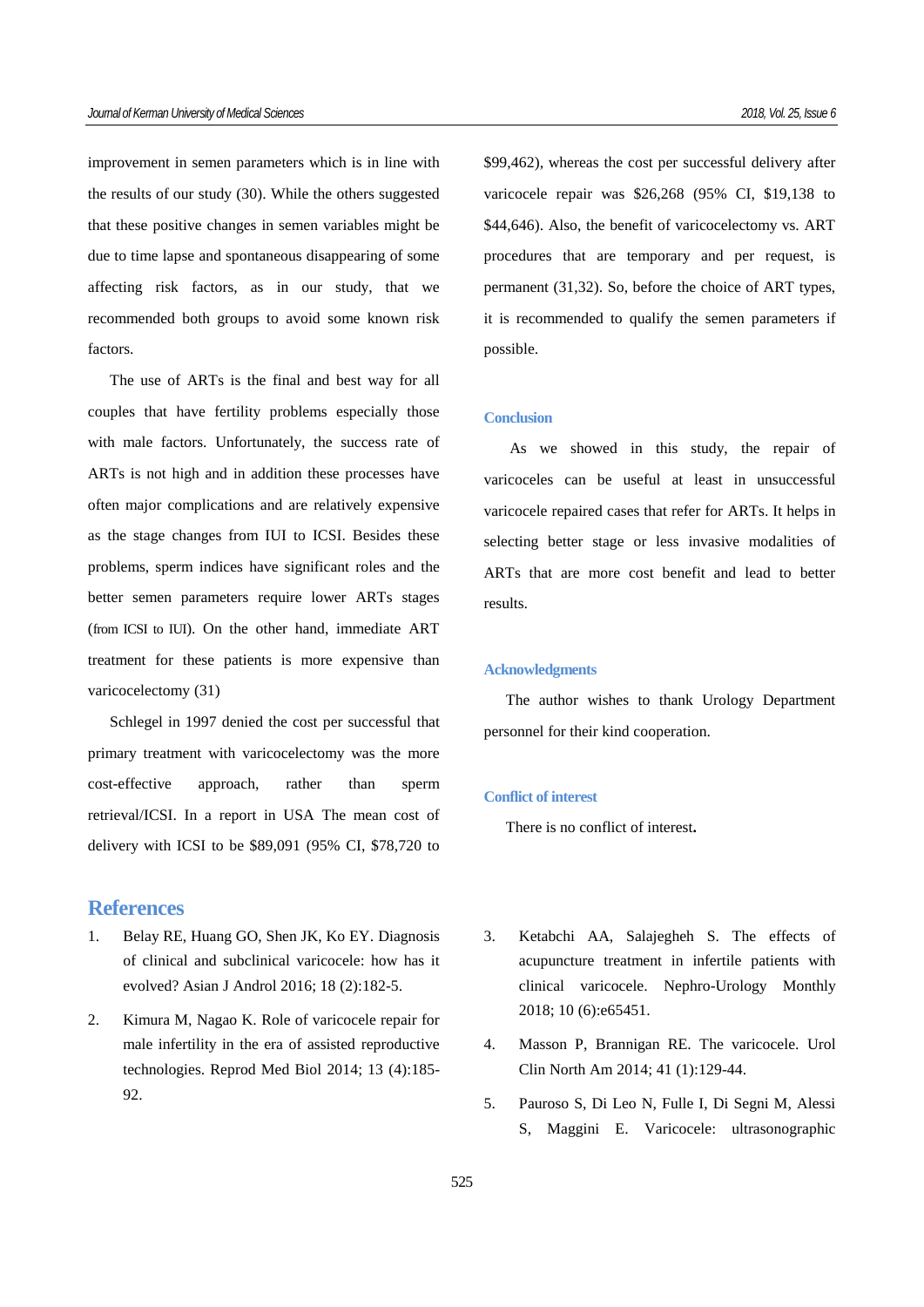assessment in daily clinical practice. J Ultrasound 2011; 14 (4):199-204.

- 6. Sinanoglu O, Eyyupoglu SE, Ekici S. Ipsilateral testicular catchup growth rate following microsurgical inguinal adolescent varicocelectomy. The Scientific World Journal 2012; 2012:356374.
- 7. Agarwal A, Sharma R, Harlev A, Esteves SC. Effect of varicocele on semen characteristics according to the new 2010 World Health Organization criteria: a systematic review and meta-analysis. Asian J Androl. 2016;18 (2):163- 70.
- 8. Santana VP, Miranda-Furtado CL, de Oliveira-Gennaro FG, Dos Reis RM. Genetics and epigenetics of varicocele pathophysiology: an overview. J Assist Reprod Genet. 2017;34 (7):839-847. Kantartzi PD, Goulis Ch, Goulis GD, Papadimas I. Male infertility and varicocele: myths and reality. Hippokratia 2007; 11 (3):99- 104.
- 9. Demirtola A, Ozen IO, Ozturk GS, Vural IM, Ercan S, Kale N, et al. The effects of varicocele and its surgical correction on vas deferens motility. Pediatr Surg Int 2008; 24 (3):319-23.
- 10. Zhang QY, Qiu SD, Ma XN, Yu HM, Wu YW. Effect of experimental varicocele on structure and function of epididymis in adolescent rats. Asian J Androl 2003; 5 (2):108-12.
- 11. Will MA, Swain J, Fode M, Sonksen J, Christman GM, Ohl D. The great debate: varicocele treatment and impact on fertility. Fertil Steril 2010; 95 (3):841-52.
- 12. Lipshultz LI, Corriere JN Jr. Progressive testicular atrophy in the varicocele patient. J Urol 1977; 117 (2):175-6.
- 13. Fariss BL, Fenner DK, Plymate SR, Brannen GE, Jacob WH, Thomason AM. Seminal characteristics in the presence of a varicocele as
	- compared with those of expectant fathers and prevasectomy men. Fertil Steril 1981; 35 (3):325- 7.
- 14. Chen SS, Chen LK. Predictive factors of successful varicocelectomy in infertile patients. Urol Int 2011; 86 (3):320-4.
- 15. Baazeem A, Belzile E, Ciampi A, Dohle G, Jarvi K, Salonia A, et al. varicocele and male factor infertility treatment: a new metaanalysis and review of the role of varicocele repair. Eur Urol 2011; 60 (4):796-808.
- 16. Mohamed EE, Gawish M, Mohamed A. Semen parameters and pregnancy rates after microsurgical varicocelectomy in primary versus secondary infertile men. Human Fertility 2017; 20 (4):293-6.
- 17. Mangoli V, Dandekar S, Desai S, Mangoli R. The outcome of ART in males with impaired spermatogenesis. J Hum Reprod Sci 2008; 1 (2):73-6.
- 18. Keck C, Gerber-Schäfer C, Breckwoldt M. Intrauterine insemination as first line treatment of unexplained and male factor infertility. European Journal of bstetrics & Gynecology and Reproductive Biology 1998; 79 (2):193-7.
- 19. Fang C, Tang J, Huang R, Li LL, Zhang MF, Liang XY. Comparison of IVF outcomes using conventional insemination and ICSI in ovarian cycles in which only one or two oocytes are obtained. J Gynecol Obstet Biol Reprod (Paris) 2012; 41 (7):650-6.
- 20. Menkveld R. Clinical significance of the low normal sperm morphology value as proposed in the fifth edition of the WHO Laboratory Manual